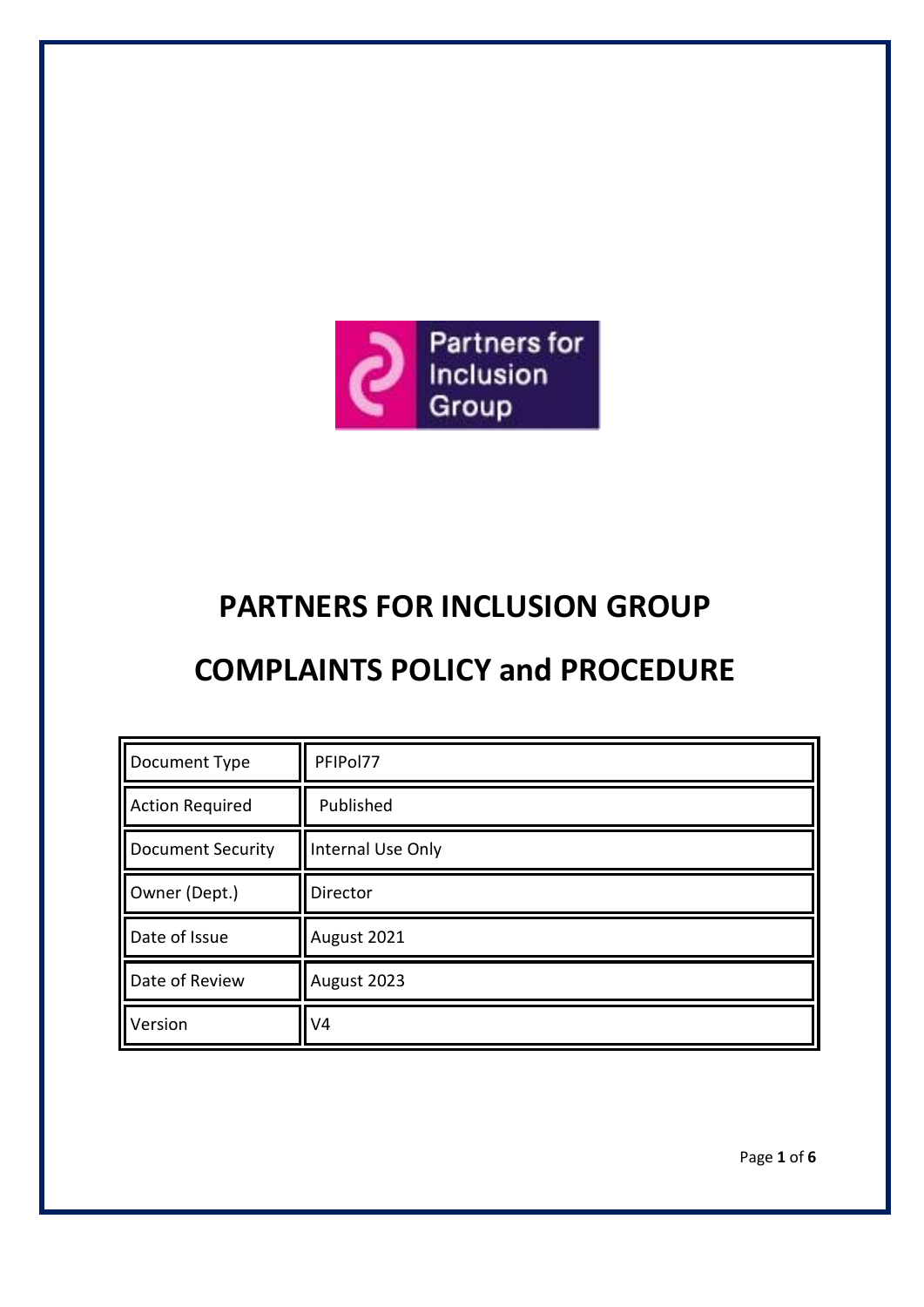## **Contents**

| $\mathbf{1}$ . |  |  |  |
|----------------|--|--|--|
| 2.             |  |  |  |
| 3.             |  |  |  |
| 3.1            |  |  |  |
| 3.2            |  |  |  |
| 3.3            |  |  |  |
| 3.4            |  |  |  |
| 4.             |  |  |  |
| 4.1.           |  |  |  |
| 4.2            |  |  |  |
| 4.3            |  |  |  |
| 5.             |  |  |  |
|                |  |  |  |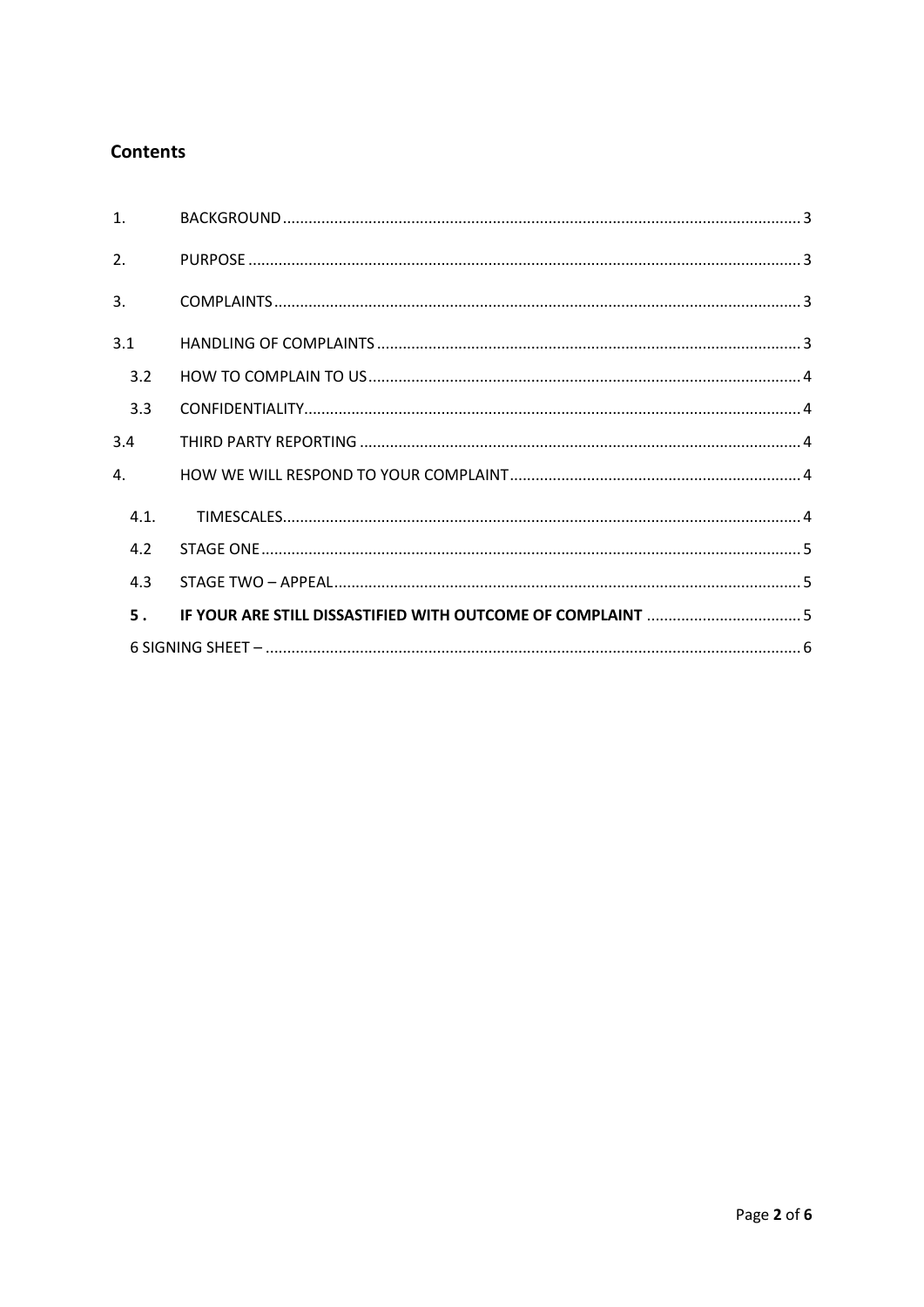### <span id="page-2-0"></span>**1. BACKGROUND**

The Partners for Inclusion Group provides Policy and Procedures to promote safe and consistent practice across the Organisation. The framework laid down within our Policy and Procedures lets everyone know how we work and reflects our values and mission statement. Our Policies and Procedures are written to help us, staff of the Partners for Inclusion Group, to follow good practice and make safe decisions.

None of these documents stand alone, all fit within the larger framework of how we work.

#### <span id="page-2-1"></span>**2. PURPOSE**

We are committed to providing a high quality service to everyone we deal with. In order to do this we welcome any feedback about our service, and to tell us when we get things wrong. We want to help resolve complaints as quickly as possible.

#### <span id="page-2-2"></span>**3. COMPLAINTS**

We define a complaint as an expression of dissatisfaction about the standard of service provided by the Partners for Inclusion Group. We view complaints positively; feedback from you helps us to improve our services.

Complaining will not result in Partners For Inclusion Group discriminating against you.

#### <span id="page-2-3"></span>**3.1 HANDLING OF COMPLAINTS**

You can expect to be treated with courtesy, respect and fairness at all times. We expect that you will also treat our staff dealing with your complaint with the same courtesy, respect and fairness.

We will not treat you less favourably than anyone else because of your:

- i) sex or legal marital or same-sex partnership status: this includes family status, responsibility for dependants, and gender (including gender reassignment, whether proposed, commenced or completed)
- ii) sexual orientation iii) colour or race: this includes ethnic or national origin or nationality iv) disability

v) religious or political beliefs, or trade union affiliation vi) any other unjustifiable factors, for example language difficulties, age, pregnancy and maternity.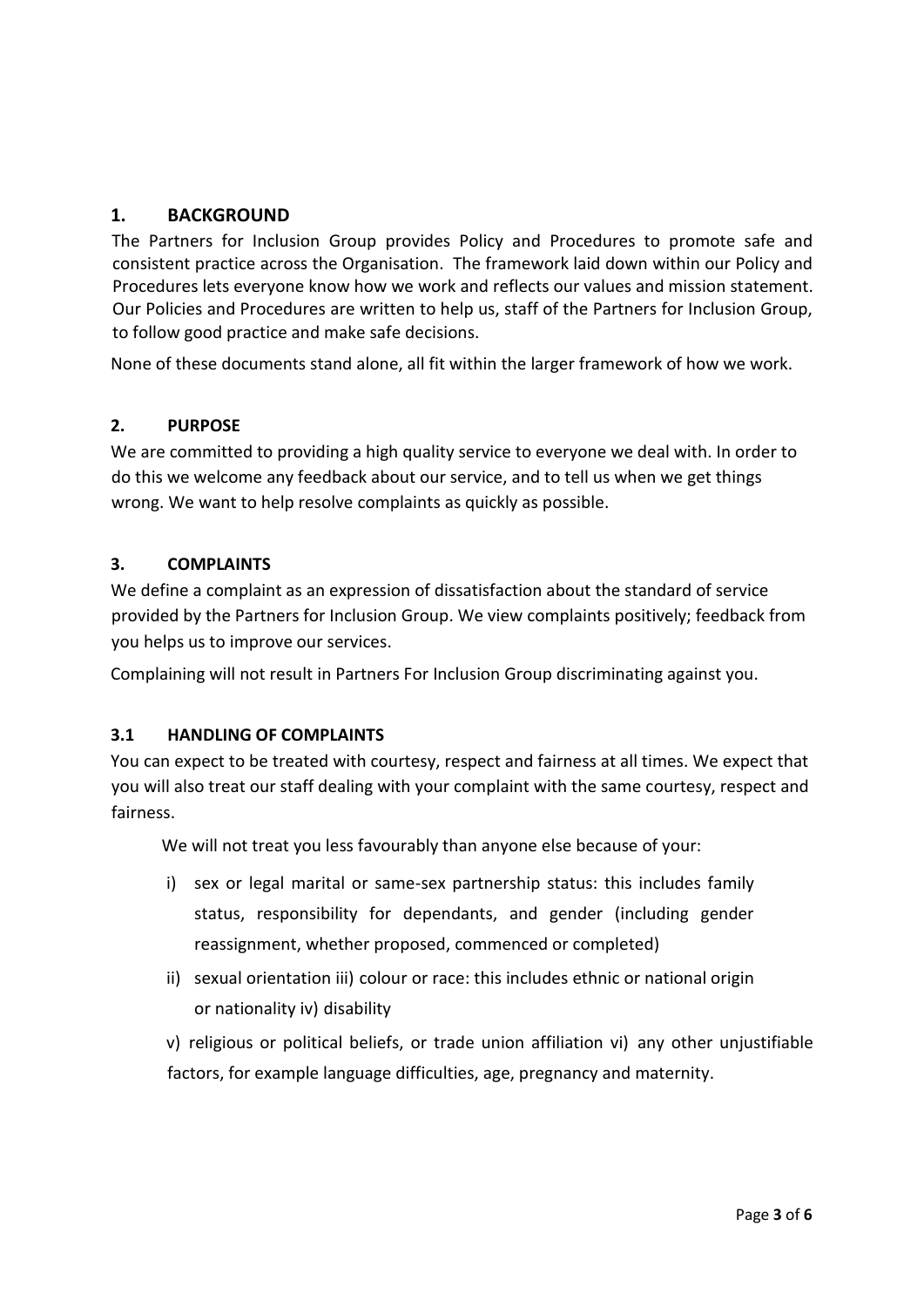#### <span id="page-3-0"></span>**3.2 HOW TO COMPLAIN TO US**

We can receive complaints by phone, letter or email. It is important that you know that your complaint will be taken seriously and handled thoroughly. It is also important to know that any complaint will be handled on an individual basis.

#### <span id="page-3-1"></span>**3.3 CONFIDENTIALITY**

All complaints received will be dealt with confidentially and in accordance with the requirements of the EU General Data Protection Regulation (GDPR) and the Data Protection Act 2018, subject to the need to disclose information as required by statutory authorities, and/or as a result of statutory or legal obligations.

#### <span id="page-3-2"></span>**3.4 THIRD PARTY REPORTING**

Complainants may wish to have a third party act on their behalf. A third party is any person or organisation acting on behalf of or making enquiries for the complainant. For example, third parties may include:

- family members or friends
- advocacy
- professionals such as social workers, community psychiatric nurses, doctors or solicitors

Where a third party is helping a complainant with a particular complaint, we need written consent to that effect. Where we have this authority, we will endeavour to take all possible steps to keep the third party informed of progress on the complaint.

#### <span id="page-3-3"></span>**4. HOW WE WILL RESPOND TO YOUR COMPLAINT**

We have a two-stage service complaints handling procedure. At each stage it will help us to resolve your complaint quickly if you can give us as much clarity and detail as possible, including providing any documents and correspondence and stating that you are making a complaint. If we do not have all the details required to deal with the complaint, we may contact you and ask you for further information.

#### <span id="page-3-4"></span>**4.1. TIMESCALES**

We will acknowledge receipt of complaints within 5 working days. We will send a full response within 20 working days of receiving each complaint. If there is a delay, we will write to you and let you know.

If you make a complaint in person to a member of our staff (at an event or meeting), we will record your complaint in writing within 3 working days, and acknowledge it within 5 working days thereafter. We will then deal with your complaint in accordance with our policy for written complaints.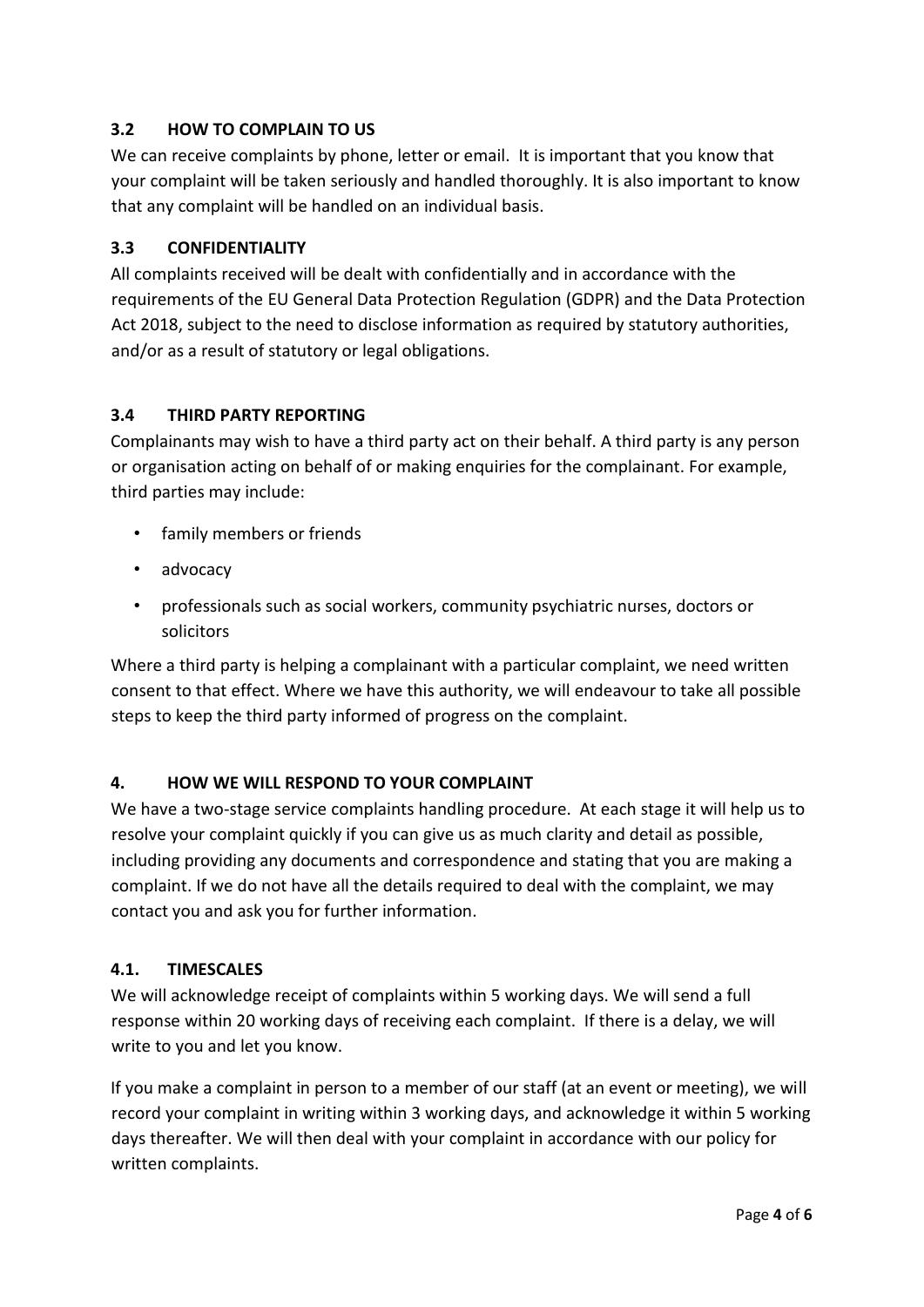#### <span id="page-4-0"></span>**4.2 STAGE ONE**

This is the first opportunity for us to resolve your dissatisfaction. We expect the majority of complaints to be resolved at this stage. On receipt of your complaint we will direct it an appropriate person, who will respond to your complaint.

#### <span id="page-4-1"></span>**4.3 STAGE TWO – APPEAL**

If you are dissatisfied with the response at stage 1, you may request a review. Your request together with all subsequent correspondence relating to it should be sent to HR Manager, West Kirk, 84 Portland Street, Kilmarnock, KA3 1AA; who will forward your request to the relevant person for review.

#### <span id="page-4-2"></span>**5 . IF YOUR ARE STILL DISSASTIFIED WITH OUTCOME OF COMPLAINT**

If you are not happy with the outcome, you can complain to the following:

#### **Your Local Authority**

#### **Care Inspectorate**

Headquarters Compass House 11 Riverside Drive Dundee DD1 4NY Tele: 01382 207100